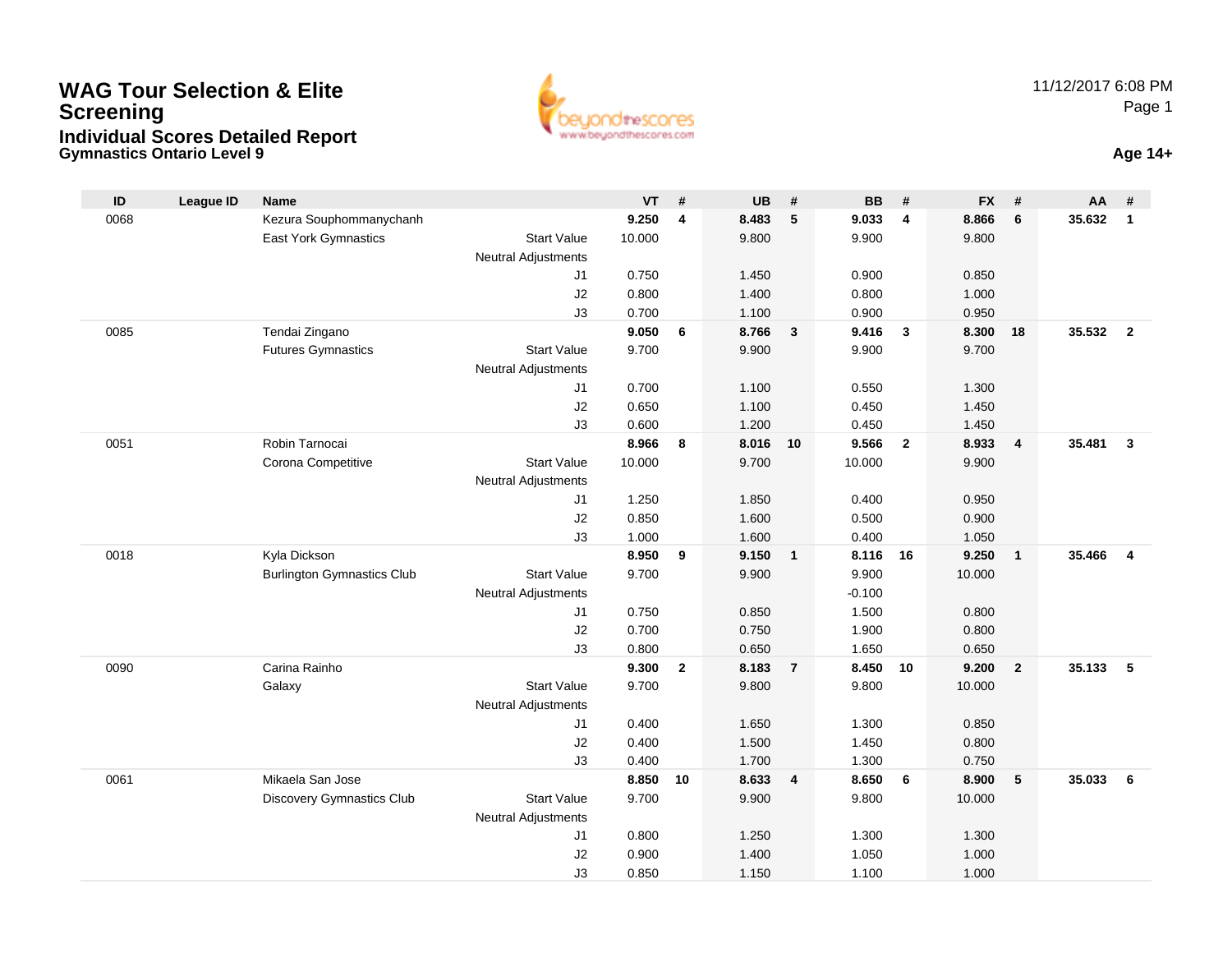| <b>Screening</b> | <b>WAG Tour Selection &amp; Elite</b><br><b>Individual Scores Detailed Report</b> |                            | ww.beyondthescores.com |                          |          |                |        |                  |          |                | 11/12/2017 6:08 PM | Page 2         |
|------------------|-----------------------------------------------------------------------------------|----------------------------|------------------------|--------------------------|----------|----------------|--------|------------------|----------|----------------|--------------------|----------------|
| 0185             | Phoenix de Paz                                                                    |                            | 8.833                  | 11                       | 7.083    | 18             | 9.633  | $\overline{1}$   | 8.850    | $\overline{7}$ | 34.399             | $\overline{7}$ |
|                  | <b>Milton Springers</b>                                                           | <b>Start Value</b>         | 9.700                  |                          | 8.700    |                | 10.000 |                  | 9.900    |                |                    |                |
|                  |                                                                                   | <b>Neutral Adjustments</b> |                        |                          |          |                |        |                  |          |                |                    |                |
|                  |                                                                                   | J1                         | 1.050                  |                          | 1.650    |                | 0.250  |                  | 1.150    |                |                    |                |
|                  |                                                                                   | J2                         | 0.750                  |                          | 1.650    |                | 0.400  |                  | 0.850    |                |                    |                |
|                  |                                                                                   | J3                         | 0.800                  |                          | 1.550    |                | 0.450  |                  | 1.150    |                |                    |                |
| 0084             | Samantha Werstuck                                                                 |                            | 9.050                  | 6                        | 8.950    | $\overline{2}$ | 7.983  | 17               | 8.000    | 20             | 33.983             | - 8            |
|                  | <b>Futures Gymnastics</b>                                                         | <b>Start Value</b>         | 9.700                  |                          | 10.000   |                | 9.700  |                  | 9.700    |                |                    |                |
|                  |                                                                                   | <b>Neutral Adjustments</b> |                        |                          |          |                |        |                  |          |                |                    |                |
|                  |                                                                                   | J1                         | 0.650                  |                          | 1.100    |                | 1.800  |                  | 1.600    |                |                    |                |
|                  |                                                                                   | J2                         | 0.800                  |                          | 1.000    |                | 1.650  |                  | 1.700    |                |                    |                |
|                  |                                                                                   | J3                         | 0.500                  |                          | 1.050    |                | 1.700  |                  | 1.800    |                |                    |                |
| 0122             | Jenna Cherepacha                                                                  |                            | 9.250                  | 4                        | 7.416    | 16             | 8.350  | 13               | 8.950    | 3              | 33.966             | 9              |
|                  | Gymnastics Mississauga                                                            | <b>Start Value</b>         | 9.700                  |                          | 9.300    |                | 9.800  |                  | 9.900    |                |                    |                |
|                  |                                                                                   | <b>Neutral Adjustments</b> |                        |                          |          |                |        |                  |          |                |                    |                |
|                  |                                                                                   | J1                         | 0.500                  |                          | 2.050    |                | 1.250  |                  | 1.150    |                |                    |                |
|                  |                                                                                   | J2                         | 0.350                  |                          | 2.000    |                | 1.700  |                  | 0.800    |                |                    |                |
|                  |                                                                                   | J3                         | 0.500                  |                          | 1.600    |                | 1.400  |                  | 0.900    |                |                    |                |
| 0013             | Hannah Bramwell                                                                   |                            | 8.666                  | 15                       | 7.566    | 13             | 8.933  | 5                | 8.716    | 8              | 33.881             | 10             |
|                  | <b>Burlington Gymnastics Club</b>                                                 | <b>Start Value</b>         | 9.700                  |                          | 9.600    |                | 10.000 |                  | 9.900    |                |                    |                |
|                  |                                                                                   | <b>Neutral Adjustments</b> |                        |                          |          |                |        |                  |          |                |                    |                |
|                  |                                                                                   | J1                         | 1.100                  |                          | 2.250    |                | 0.900  |                  | 1.000    |                |                    |                |
|                  |                                                                                   | J <sub>2</sub>             | 0.950                  |                          | 1.950    |                | 1.000  |                  | 1.300    |                |                    |                |
|                  |                                                                                   | J3                         | 1.050                  |                          | 1.900    |                | 1.300  |                  | 1.250    |                |                    |                |
| 0203             | Avery Brown                                                                       |                            | 9.016                  | $\overline{7}$           | 7.816    | 11             | 8.466  | 9                | 8.400    | 15             | 33.698             | 11             |
|                  | Oakville Gymnastics Club                                                          | <b>Start Value</b>         | 9.700                  |                          | 9.800    |                | 9.800  |                  | 9.800    |                |                    |                |
|                  |                                                                                   | <b>Neutral Adjustments</b> |                        |                          |          |                |        |                  |          |                |                    |                |
|                  |                                                                                   | J1                         | 0.700                  |                          | 1.850    |                | 1.400  |                  | 1.500    |                |                    |                |
|                  |                                                                                   | J <sub>2</sub>             | 0.650                  |                          | 2.100    |                | 1.300  |                  | 1.350    |                |                    |                |
|                  |                                                                                   | J3                         | 0.700                  |                          | 2.000    |                | 1.300  |                  | 1.350    |                |                    |                |
| 0029             | <b>Tessa Wismer</b>                                                               |                            | 8.816                  | 12                       | 7.816    | 11             | 8.633  | - 7              | 8.366    | 16             | 33.631             | 12             |
|                  | <b>Burlington Gymnastics Club</b>                                                 | <b>Start Value</b>         | 9.700                  |                          | 9.700    |                | 9.800  |                  | 9.900    |                |                    |                |
|                  |                                                                                   | <b>Neutral Adjustments</b> |                        |                          |          |                |        |                  |          |                |                    |                |
|                  |                                                                                   | J1                         | 0.900                  |                          | 2.050    |                | 1.300  |                  | 1.500    |                |                    |                |
|                  |                                                                                   | J2                         | 0.950                  |                          | 1.650    |                | 1.150  |                  | 1.500    |                |                    |                |
|                  |                                                                                   | J3                         | 0.800                  |                          | 1.950    |                | 1.050  |                  | 1.600    |                |                    |                |
| 0290             | <b>Hillary Sutton</b>                                                             |                            | 9.350                  | $\overline{\phantom{a}}$ | 7.350 17 |                | 8.483  | $\boldsymbol{8}$ | 8.316 17 |                | 33.499 13          |                |
|                  | <b>World Class Gymnastics</b>                                                     | <b>Start Value</b>         | 10.000                 |                          | 9.200    |                | 9.700  |                  | 9.800    |                |                    |                |
|                  |                                                                                   | <b>Neutral Adjustments</b> |                        |                          |          |                |        |                  |          |                |                    |                |
|                  |                                                                                   | J1                         | 0.750                  |                          | 1.850    |                | 1.300  |                  | 1.500    |                |                    |                |
|                  |                                                                                   |                            |                        |                          |          |                |        |                  |          |                |                    |                |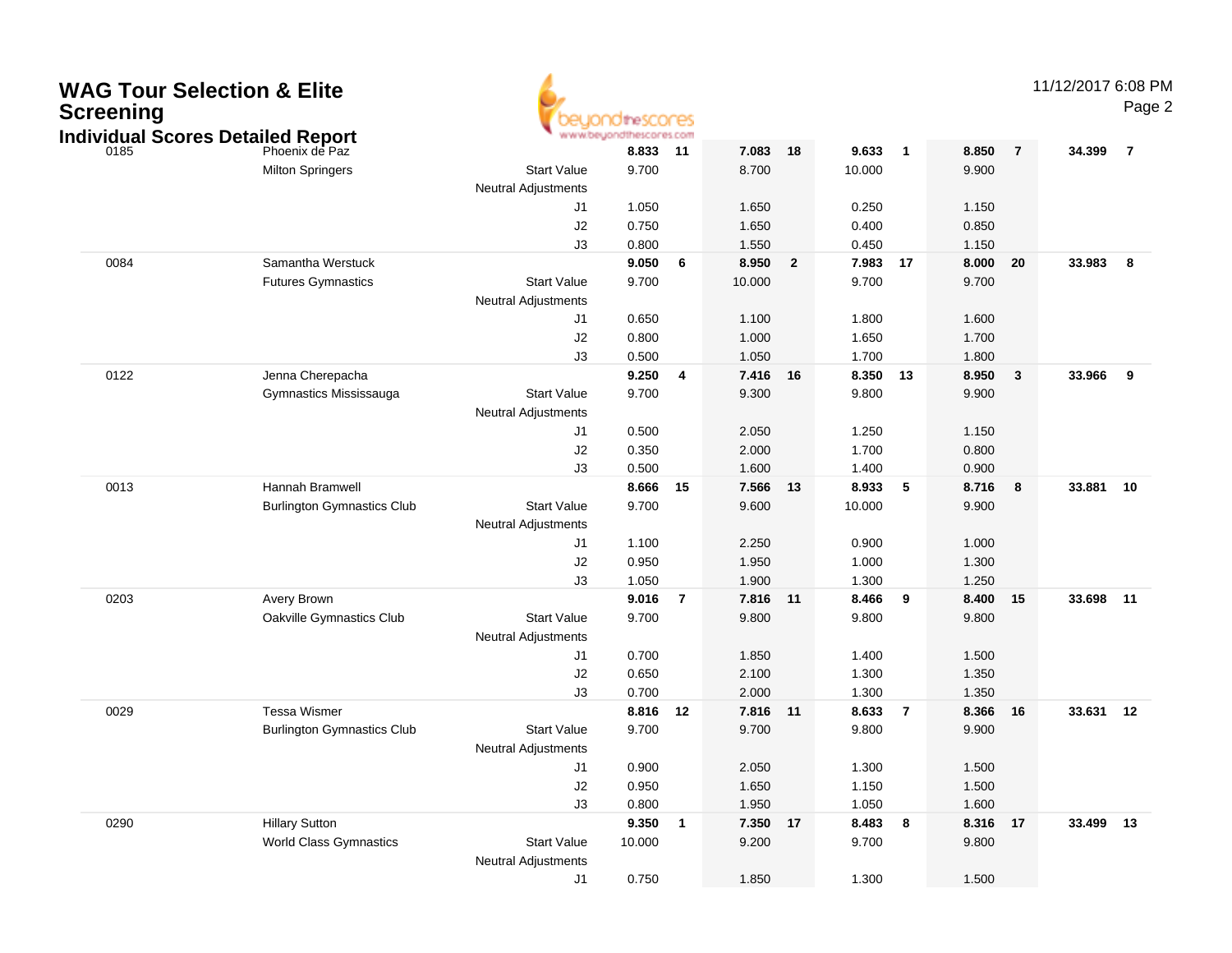## **WAG Tour Selection & Elite**11/12/2017 6:08 PM**Screening** Page 3dtheSCONES www.beyondthescores.com **Individual Scores Detailed Report**J2 0.600 1.750 1.200 1.400 J3 0.600 1.950 1.150 1.550 0089 Adrianna Hynes **8.550 <sup>17</sup> 7.600 <sup>12</sup> 8.650 <sup>6</sup> 8.650 <sup>10</sup> 33.450 <sup>14</sup>** Galaxy Start Value 9.600 9.300 9.900 9.700 Neutral Adjustments J1 1.200 1.650 1.450 1.100 J2 0.950 1.700 1.200 0.900 J3 1.000 1.750 1.100 1.150 0286 Brooke Rutledge **8.533 <sup>18</sup> 7.500 <sup>15</sup> 8.933 <sup>5</sup> 8.466 <sup>14</sup> 33.432 <sup>15</sup>** Twisters Gymnastics Club Start Value 9.700 9.800 9.700 9.700 Neutral Adjustments J1 1.100 2.250 0.900 1.200 J2 1.200 2.250 0.800 1.200 J3 1.200 2.400 0.600 1.300 0288 Claire Emili **8.816 <sup>12</sup> 8.083 <sup>8</sup> 8.266 <sup>14</sup> 8.150 <sup>19</sup> 33.315 <sup>16</sup>** World Class Gymnastics Start Value 9.600 9.700 9.800 9.800 Neutral Adjustments J1 0.750 1.750 1.650 1.500 J2 0.750 1.450 1.600 1.800 J3 0.850 1.650 1.350 1.650 0077 Emily Duncan **8.950 <sup>9</sup> 6.950 <sup>20</sup> 8.166 <sup>15</sup> 8.616 <sup>11</sup> 32.682 <sup>17</sup>** Futures Gymnastics Start Value 9.700 9.300 9.700 9.800 Neutral Adjustments J1 0.750 2.100 1.600 1.150 J2 0.700 2.450 1.500 1.150 J3 0.800 2.500 1.500 1.250 0063 Kayla Barry **9.116 <sup>5</sup> 7.550 <sup>14</sup> 7.933 <sup>18</sup> 8.000 <sup>20</sup> 32.599 <sup>18</sup>** Dynamo Gymnastics Start Value 10.000 9.700 9.800 9.900 Neutral Adjustments

|      |                               | <b>Neutral Adjustments</b> |          |          |          |          |           |
|------|-------------------------------|----------------------------|----------|----------|----------|----------|-----------|
|      |                               | J1                         | 0.950    | 2.350    | 1.800    | 1.850    |           |
|      |                               | J2                         | 0.950    | 2.100    | 1.850    | 1.800    |           |
|      |                               | J3                         | 0.750    | 2.000    | 1.950    | 2.050    |           |
| 0244 | Nicole Quick                  |                            | 9.250 4  | 6.816 22 | 7.933 18 | 8.516 13 | 32.515 19 |
|      | Quinte Bay                    | <b>Start Value</b>         | 9.700    | 9.700    | 9.300    | 9.800    |           |
|      |                               | <b>Neutral Adjustments</b> |          |          |          | $-0.100$ |           |
|      |                               | J <sub>1</sub>             | 0.450    | 2.600    | 1.500    | 1.100    |           |
|      |                               | J2                         | 0.400    | 2.900    | 1.350    | 1.400    |           |
|      |                               | J3                         | 0.500    | 3.150    | 1.250    | 1.050    |           |
| 0169 | Abigail Passy                 |                            | 8.650 16 | 7.550 14 | 7.800 20 | 8.300 18 | 32.300 20 |
|      | Kitchener-Waterloo Gymnastics | <b>Start Value</b>         | 9.700    | 9.800    | 9.300    | 9.800    |           |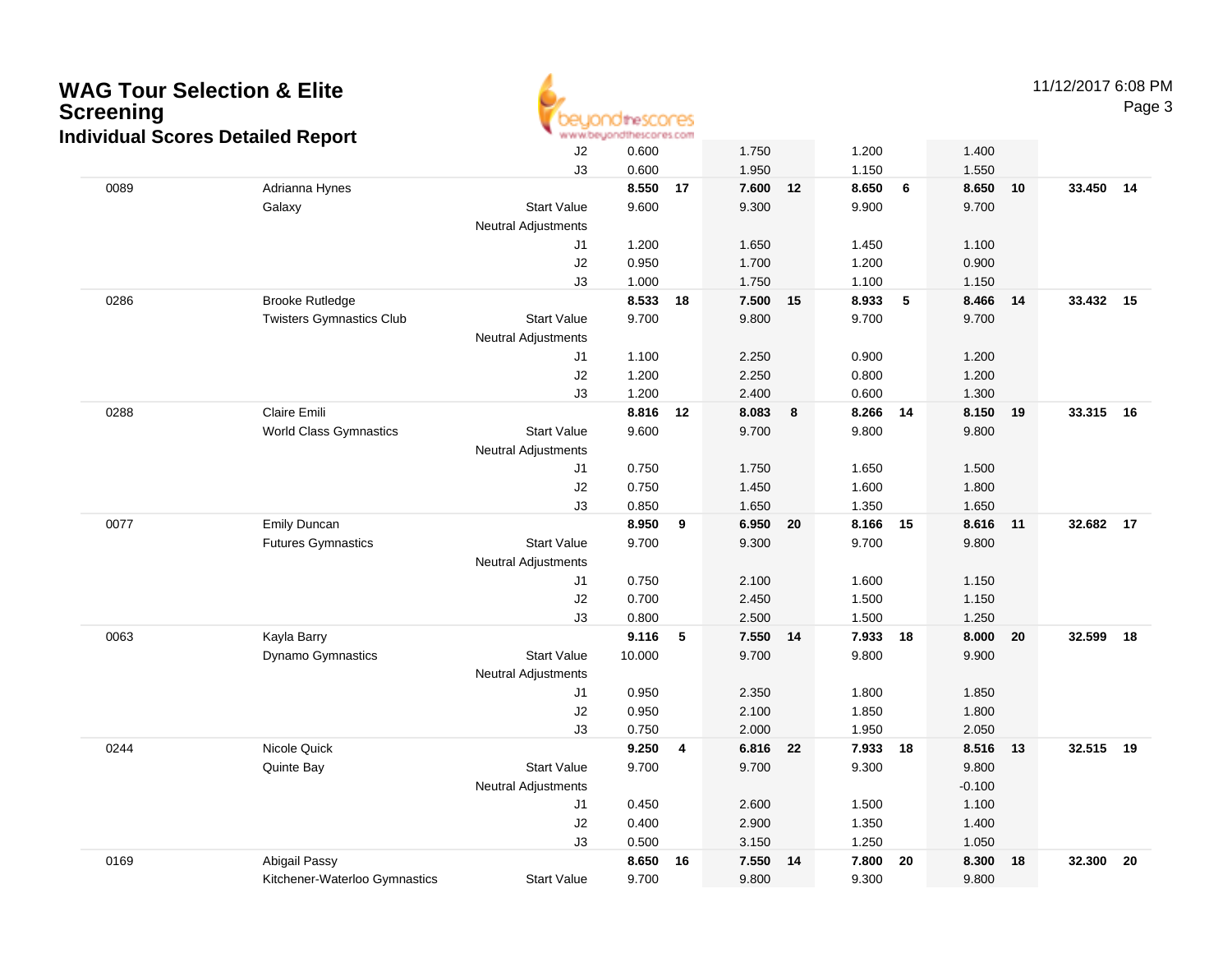## **WAG Tour Selection & Elite ScreeningIndividual Scores Detailed Report**



11/12/2017 6:08 PMPage 4

|      |                                       | <b>Neutral Adjustments</b> |        |    |          |    |              |        |              |        |           |    |
|------|---------------------------------------|----------------------------|--------|----|----------|----|--------------|--------|--------------|--------|-----------|----|
|      |                                       | J1                         | 1.150  |    | 2.200    |    | 1.550        |        | 1.350        |        |           |    |
|      |                                       | J2                         | 1.000  |    | 2.400    |    | 1.450        |        | 1.500        |        |           |    |
|      |                                       | J3                         | 1.000  |    | 2.150    |    | 1.500        |        | 1.650        |        |           |    |
| 0057 | Mackenna Galbraith                    |                            | 8.166  | 19 | 6.850 21 |    | 8.433 11     |        | 8.666        | 9      | 32.115 21 |    |
|      | Dancemakers Gymnastics                | <b>Start Value</b>         | 10.000 |    | 9.700    |    | 10.000       |        | 9.900        |        |           |    |
|      |                                       | Neutral Adjustments        |        |    |          |    |              |        |              |        |           |    |
|      |                                       | J1                         | 2.100  |    | 2.750    |    | 1.500        |        | 0.900        |        |           |    |
|      |                                       | J2                         | 1.800  |    | 3.000    |    | 1.700        |        | 1.450        |        |           |    |
|      |                                       | J3                         | 1.600  |    | 2.800    |    | 1.500        |        | 1.350        |        |           |    |
| 0259 | Amanda Hulina                         |                            | 8.683  | 14 | 8.300    | 6  | 7.216        | 22     | 7.750 22     |        | 31.949    | 22 |
|      | Thunder Bay Giant Gymnastics          | <b>Start Value</b>         | 9.700  |    | 9.900    |    | 9.700        |        | 9.700        |        |           |    |
|      |                                       | <b>Neutral Adjustments</b> |        |    |          |    |              |        |              |        |           |    |
|      |                                       | J1                         | 0.950  |    | 1.600    |    | 2.700        |        | 1.800        |        |           |    |
|      |                                       | J2                         | 1.050  |    | 1.750    |    | 2.400        |        | 1.950        |        |           |    |
|      |                                       | J3                         | 1.050  |    | 1.450    |    | 2.350        |        | 2.100        |        |           |    |
| 0205 | <b>Sydney Nash</b>                    |                            | 8.766  | 13 | 6.966    | 19 | 7.916 19     |        | 7.900 21     |        | 31.548    | 23 |
|      | Oakville Gymnastics Club              | <b>Start Value</b>         | 9.700  |    | 9.200    |    | 9.700        |        | 9.700        |        |           |    |
|      |                                       | <b>Neutral Adjustments</b> |        |    |          |    |              |        |              |        |           |    |
|      |                                       | J1                         | 1.100  |    | 2.250    |    | 2.000        |        | 1.800        |        |           |    |
|      |                                       | J2                         | 0.800  |    | 2.200    |    | 1.750        |        | 1.600        |        |           |    |
|      |                                       | J3                         | 0.900  |    | 2.250    |    | 1.600        |        | 2.000        |        |           |    |
| 0144 | Marisol Toupin                        |                            | 8.816  | 12 | 5.700    | 23 | 8.383        | 12     | 8.533        | 12     | 31.432 24 |    |
|      | Gymzone Gymnastics/Sudbury<br>Laurels | <b>Start Value</b>         | 9.700  |    | 9.200    |    | 9.800        |        | 9.700        |        |           |    |
|      |                                       | <b>Neutral Adjustments</b> |        |    |          |    |              |        |              |        |           |    |
|      |                                       | J1                         | 1.000  |    | 3.800    |    | 1.250        |        | 1.100        |        |           |    |
|      |                                       | J2                         | 0.850  |    | 3.300    |    | 1.550        |        | 1.150        |        |           |    |
|      |                                       | J3                         | 0.800  |    | 3.400    |    | 1.450        |        | 1.250        |        |           |    |
| 0100 | <b>Erin Miller</b>                    |                            | 8.150  | 20 | 8.066    | 9  | 7.716 21     |        | <b>X.XXX</b> | $\sim$ | 23.932 25 |    |
|      | <b>Global Gymnastics</b>              | <b>Start Value</b>         | 9.700  |    | 9.900    |    | 9.800        |        |              |        |           |    |
|      |                                       | <b>Neutral Adjustments</b> |        |    |          |    |              |        |              |        |           |    |
|      |                                       | J1                         | 1.500  |    | 1.750    |    | 2.050        |        |              |        |           |    |
|      |                                       | J2                         | 1.550  |    | 1.900    |    | 2.000        |        |              |        |           |    |
|      |                                       | J3                         | 1.600  |    | 1.850    |    | 2.200        |        |              |        |           |    |
| 0179 | Alena Beniamin                        |                            | 9.266  | 3  | 4.633    | 24 | <b>X.XXX</b> | $\sim$ | 8.366        | 16     | 22.265    | 26 |
|      | London Gym Academy                    | <b>Start Value</b>         | 10.000 |    | 8.900    |    |              |        | 9.900        |        |           |    |
|      |                                       | <b>Neutral Adjustments</b> |        |    |          |    |              |        |              |        |           |    |
|      |                                       | J <sub>1</sub>             | 0.750  |    | 4.250    |    |              |        | 1.550        |        |           |    |
|      |                                       | J2                         | 0.750  |    | 4.000    |    |              |        | 1.400        |        |           |    |